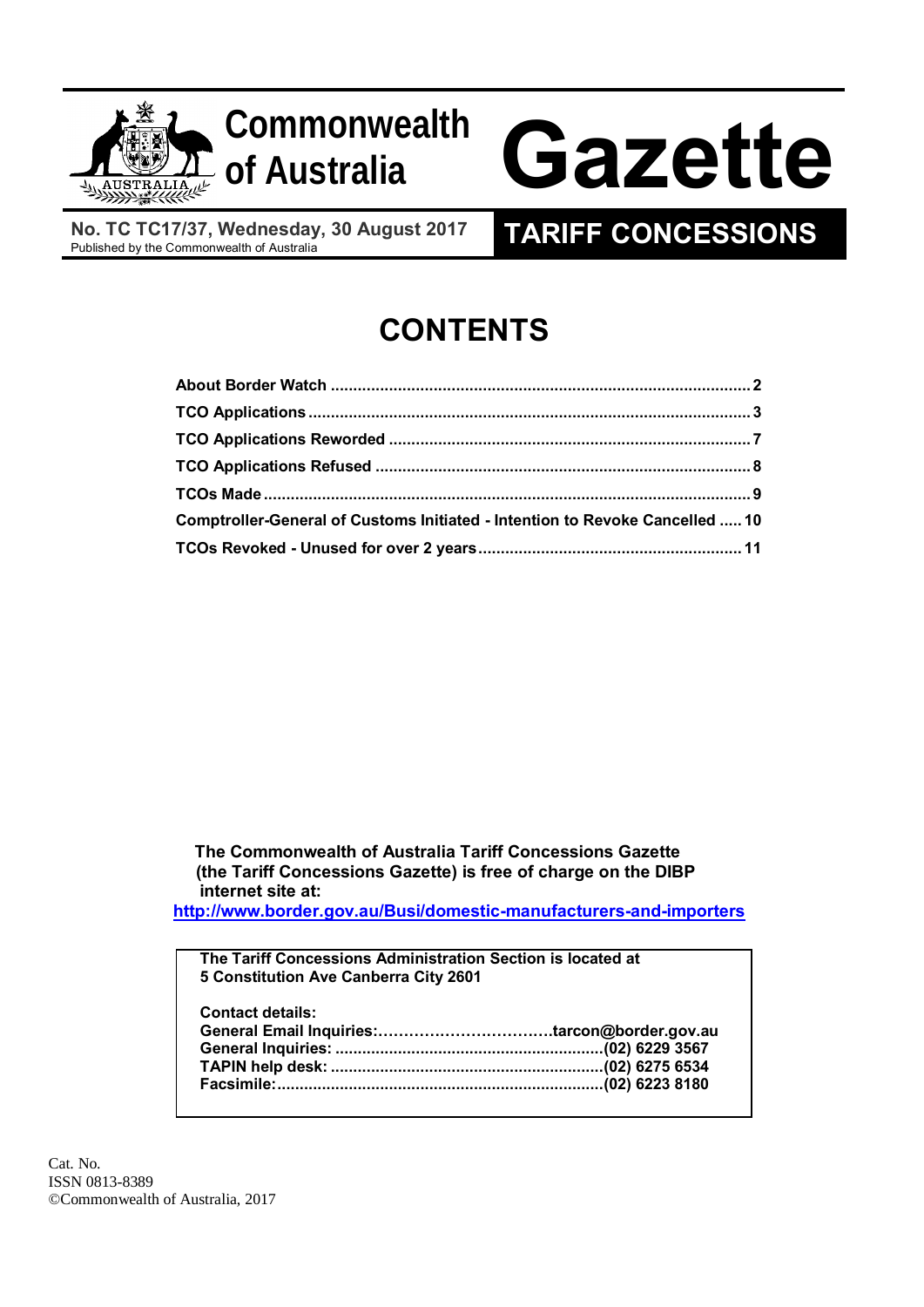

## **Report revenue evasion – Tariff Concession Orders**

If you have information about duty evasion related to Tariff Concession Orders (TCO), you can report your concerns to Border Watch at<https://www.border.gov.au/borderwatch>

Try to provide as much detail as you can so we are able to fully assess the information provided. Examples of concern might include:

- Goods that claim a TCO but do not match the TCO description;
- Goods that claim a TCO but do not match the TCO classification;
- Incorrect information provided to the Comptroller-General on an application related to a Tariff Concession Order;
- Undervaluation of goods claiming a TCO;
- Incorrect volumes of goods claiming a TCO.

If you are aware of duty evasion in other programmes administered by the Australian Border Force, you can also report your concerns.

### You know your environment. If it doesn't seem right, report it.

Call Border Watch at freecall **1800 06 1800** or report online at If you're outside Australia or using a satellite phone call +61 2 6245 1325.

You can choose to remain anonymous and all information is treated confidentially.

You can call 24 hours a day, seven days a week.

<span id="page-1-0"></span>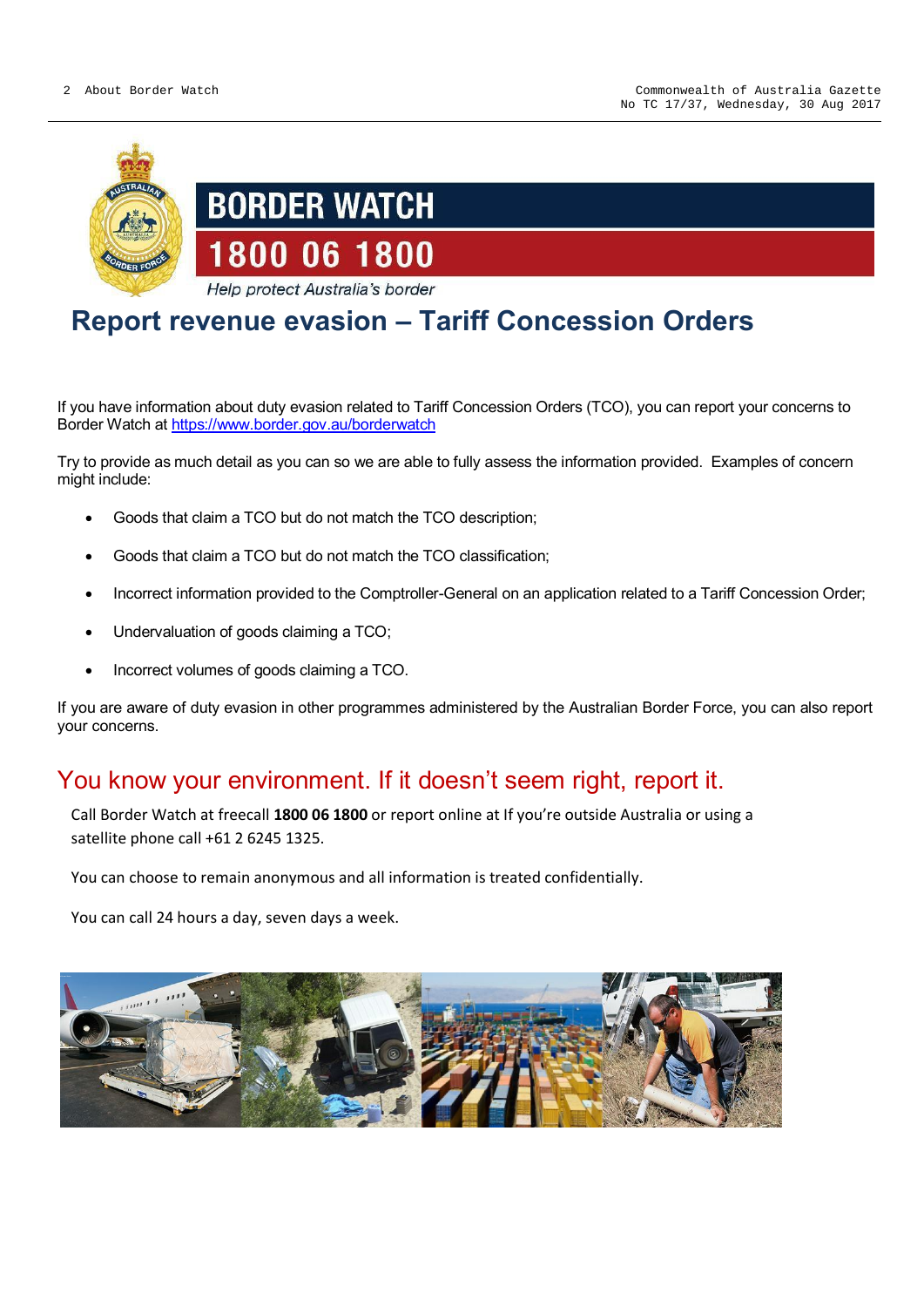#### <span id="page-2-0"></span>**CUSTOMS ACT 1901 - NOTICE PURSUANT TO SECTION 269K(1) - APPLICATIONS MADE FOR TARIFF CONCESSION ORDERS**

Applications have been lodged for Tariff Concession Orders for the goods described in the following TABLE.

Australian manufacturers who wish to contest the granting of a Tariff Concession Order for the goods described are invited to lodge a submission in writing in an approved form. Submissions must be lodged within 50 days of the date of publication of this Notice.

The operative date (Op.) and TC reference number follow the description of goods.

To assist local manufacturers, the use(s) to which the goods can be put follow the description of goods.

Objections to the making of TCO submission forms are available at

<http://www.border.gov.au/Forms/Documents/b444.pdf>

Contact: Email tarcon@border.gov.au

#### THE TABLE

|            | Description of Goods including the<br>Customs Tariff Classification                                                                                                                                                                                      |                | Schedule 4 Item Number<br>General Duty Rate |
|------------|----------------------------------------------------------------------------------------------------------------------------------------------------------------------------------------------------------------------------------------------------------|----------------|---------------------------------------------|
| 3903.90.00 | COPOLYMERS, MODIFIED STYRENE ACRYLIC RESIN, having non-volatile<br>materials content NOT less than 97%<br>Op. 31.07.17                                                                                                                                   | $-$ TC 1781176 | 50                                          |
|            | Stated Use:<br>For pigment dispersion, printing ink, and overprint varnish<br>applications                                                                                                                                                               |                |                                             |
|            | Applicant: BASF AUSTRALIA LTD                                                                                                                                                                                                                            |                | 5%                                          |
| 8418.50.00 | CHILLERS, RETAIL DISPLAY, including ALL of the following:<br>(a) operating temperature NOT less than minus 22 degrees<br>Celsius and NOT greater than 8 degrees Celsius;<br>(b) product display glass doors;<br>(c) volume capacity greater than 250 L   |                | 50                                          |
|            | Op. 10.07.17                                                                                                                                                                                                                                             | $-$ TC 1774221 |                                             |
|            | Stated Use:<br>For displaying refrigerated goods in supermarkets                                                                                                                                                                                         |                |                                             |
|            | Applicant: ARTISAN FOOD EQUIPMENT PTY LTD                                                                                                                                                                                                                |                | 5 <sup>8</sup>                              |
| 8428.90.00 | PLASTIC BOTTLE PREFORM AND/OR CLOSURE HANDLING SYSTEM, BOTTLING<br>LINE, programmable logic controlled, consisting of ALL the<br>following:<br>(a) closure re-insert unit;<br>$(b)$ conveyors;<br>$(c)$ hoppers;<br>$(d)$ dumpers;<br>(e) control panels |                | 50                                          |
|            | Op. 27.07.17                                                                                                                                                                                                                                             | $-$ TC 1780582 |                                             |
|            | Stated Use:<br>As part of plastic bottle manufacturing, filling and packaging<br>line                                                                                                                                                                    |                |                                             |
|            | Applicant: NU PURE BEVERAGES                                                                                                                                                                                                                             |                | 5 <sup>8</sup>                              |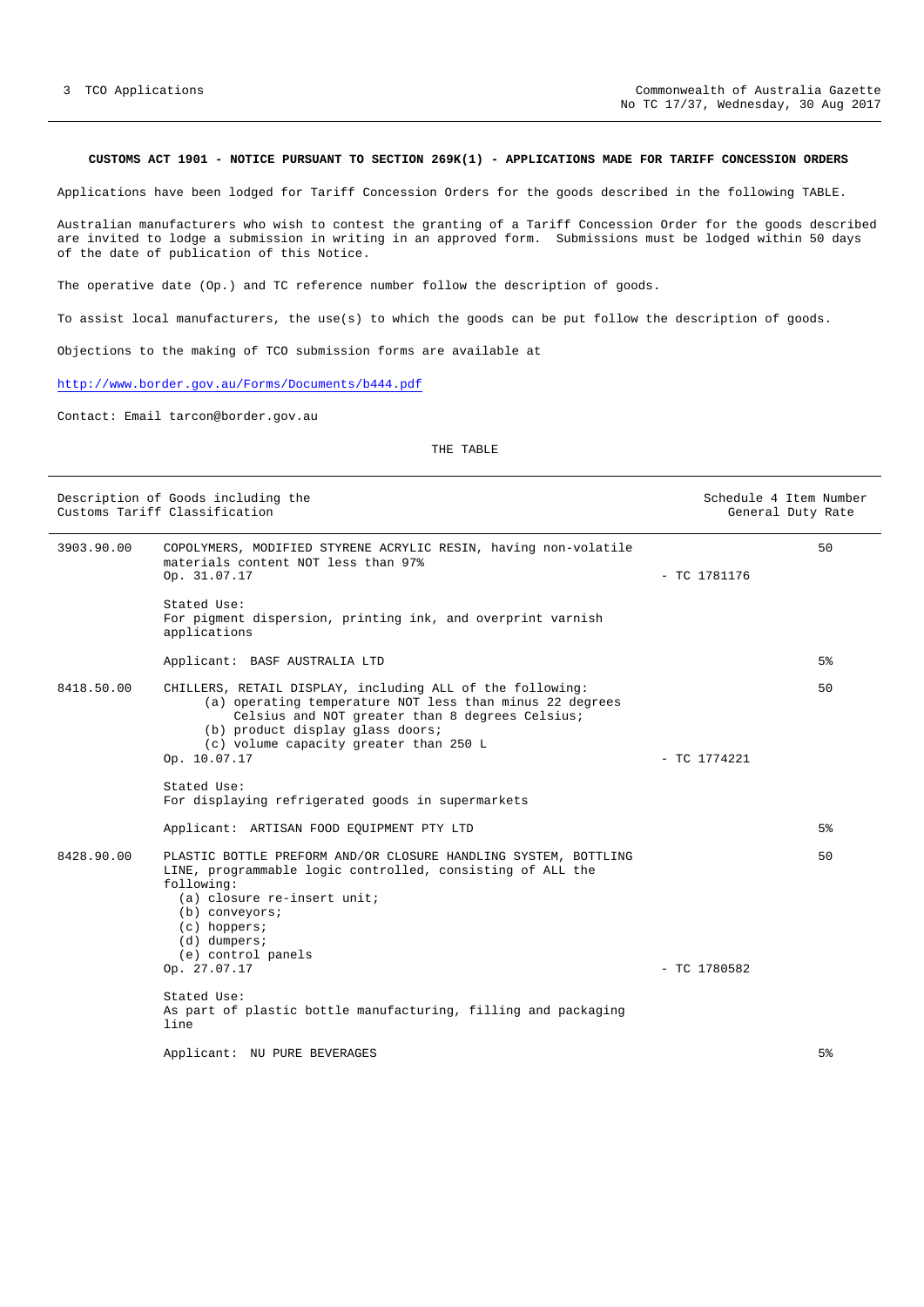Description of Goods including the Schedule 4 Item Number<br>
Customs Tariff Classification (Seneral Duty Rate) Customs Tariff Classification 8438.50.00 MEAT PROCESSING LINE, programmable logic controlled, including All of the following: (a) grinder; (b) mixing AND grinding machines incorporating a screw conveyor; (c) inspection platforms Op. 01.08.17 - TC 1782193 Stated Use: To process meat by grinding and mixing Applicant: MAREL AUSTRALIA PTY LTD 50 5% 8474.10.00 SCREENS, VIBRATING LINEAR MOTION, EARTH AND/OR MINERAL ORE  $Op. 03.08.17$  - TC 1783197 Stated Use: For screening and sorting by size materials such as diatomaceous earth or mineral ores Applicant: AGRIPOWER AUSTRALIA LTD 50 5% 8479.89.90 RELEASERS, TOOL STRING, OIL AND/OR GAS WELL, with OR without fishing neck adapters, including ALL of the following: (a) DC motor; (b) sliding sleeves; (c) switch; (d) valve; (e) release nut; (f) release lugs Op. 03.08.17 - TC 1783195 Stated Use: To separate and release tool strings in oil and gas wells when they become stuck Applicant: SCHLUMBERGER AUSTRALIA PTY LTD 50 5% 8481.80.90 VALVES, PRESSURE INDEPENDENT CONTROL, including ALL of the following: (a) integrated pressure differential controller; (b) volumetric flow NOT less than 0.03 m3/h and NOT greater than 195 m3/h; (c) maximum allowable differential pressure NOT less than 600 kPa; (d) radial adjustment of maximum flow setting; (e) two integrated pressure testing ports; (f) valve stroke between NOT less than 2.5 mm and NOT greater than 45 mm Op. 27.07.17 - TC 1780586 Stated Use: As a control valve in heating, ventilating and air conditioning systems Applicant: SIEMENS LTD 50 5% 8481.80.90 VALVES, WATER SOFTENER SYSTEM, with OR without timer AND/OR controller, having a continuous flow rate NOT greater than 30.0 m/3 per hour  $O_{\mathcal{D}}$ , 28.07.17 - TC 1781166 Stated Use: Control valves for water softener systems Applicant: WATERWAYS PRODUCTS (AUST.) PTY LTD 50 5%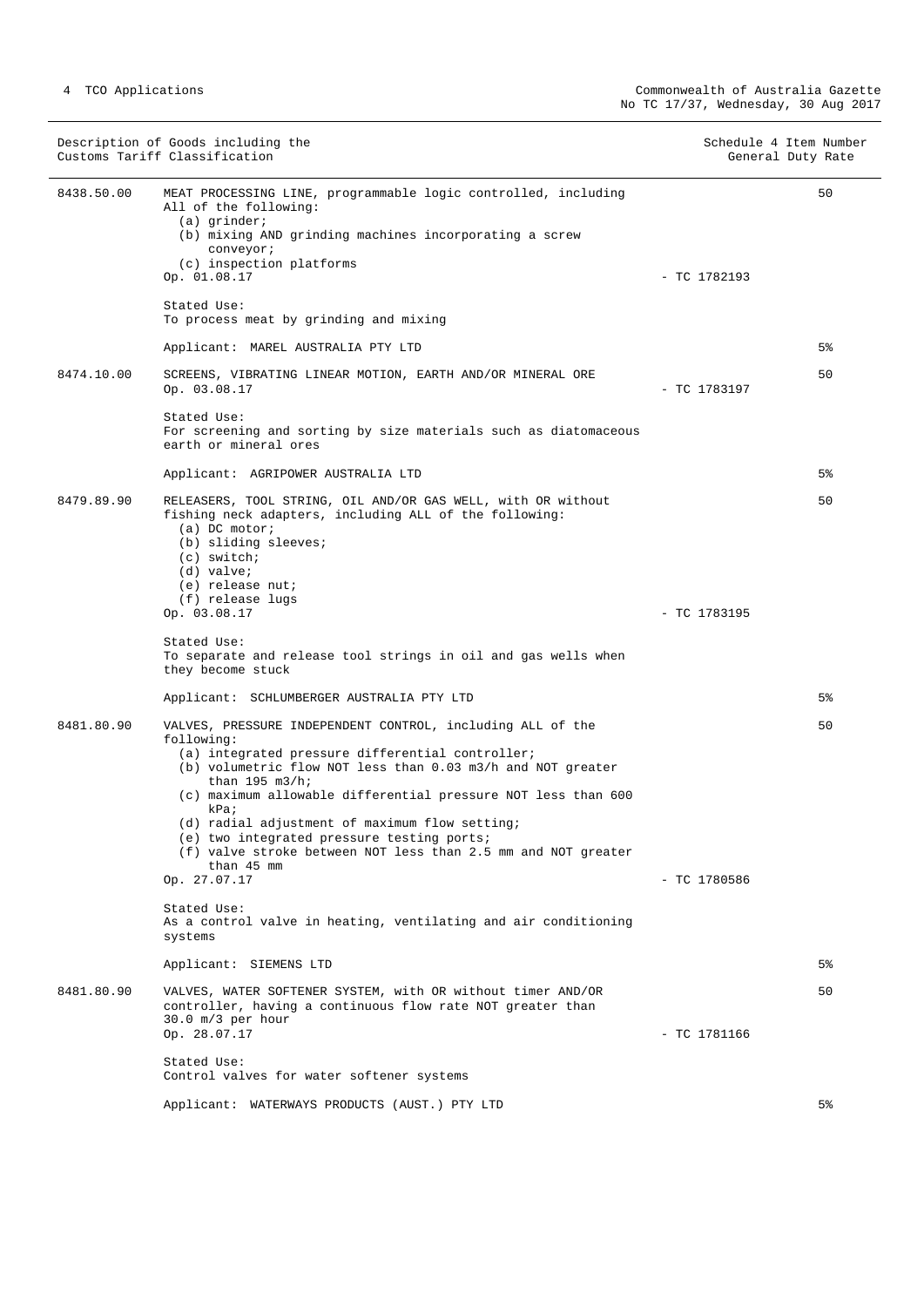| Description of Goods including the<br>Customs Tariff Classification |                                                                                                                                                                                                                             | Schedule 4 Item Number<br>General Duty Rate |    |
|---------------------------------------------------------------------|-----------------------------------------------------------------------------------------------------------------------------------------------------------------------------------------------------------------------------|---------------------------------------------|----|
| 8536.50.99                                                          | SWITCHES, ELECTRICAL CIRCUIT, IN-LINE, with OR without jumpers,<br>including BOTH of the following:<br>(a) contact resistance NOT less than 10 milliohms;<br>(b) levers OR slides OR buttons<br>Op. 26.07.17<br>Stated Use: | $-$ TC 1780157                              | 50 |
|                                                                     | During the operation of electrical circuitry, such as hand-held<br>tools and computers                                                                                                                                      |                                             |    |
|                                                                     | Applicant: RS COMPONENTS PTY LTD                                                                                                                                                                                            |                                             | 5% |
| 8536.50.99                                                          | SWITCHES, ELECTRICAL KEYBOARD, ON/OFF CONTROL<br>Op. 27.07.17                                                                                                                                                               | $-$ TC 1780578                              | 50 |
|                                                                     | Stated Use:<br>For controlling power in electrical keyboards                                                                                                                                                                |                                             |    |
|                                                                     | Applicant: RS COMPONENTS PTY LTD                                                                                                                                                                                            |                                             | 5% |
| 8537.10.90                                                          | JOYSTICKS AND/OR PADDLE CONTROLLERS, electric powered<br>Op. 26.07.17                                                                                                                                                       | $-$ TC 1780163                              | 50 |
|                                                                     | Stated Use:<br>For controlling electrical machines, such as cutters and<br>conveyors                                                                                                                                        |                                             |    |
|                                                                     | Applicant: RS COMPONENTS PTY LTD                                                                                                                                                                                            |                                             | 5% |
| 8537.10.90                                                          | CONTROLLERS, ELECTRIC CIRCUIT, being EITHER of the following:<br>(a) trackerball switches;<br>(b) hand grip switches, including ANY of the following:<br>$(i)$ buttons;<br>$(iii)$ levers;<br>(iii) keypads                 |                                             | 50 |
|                                                                     | Op. 27.07.17                                                                                                                                                                                                                | $-$ TC 1780577                              |    |
|                                                                     | Stated Use:<br>For controlling industrial, construction and agricultural<br>equipment, such as cutters and conveyors                                                                                                        |                                             |    |
|                                                                     | Applicant: RS COMPONENTS PTY LTD                                                                                                                                                                                            |                                             | 5% |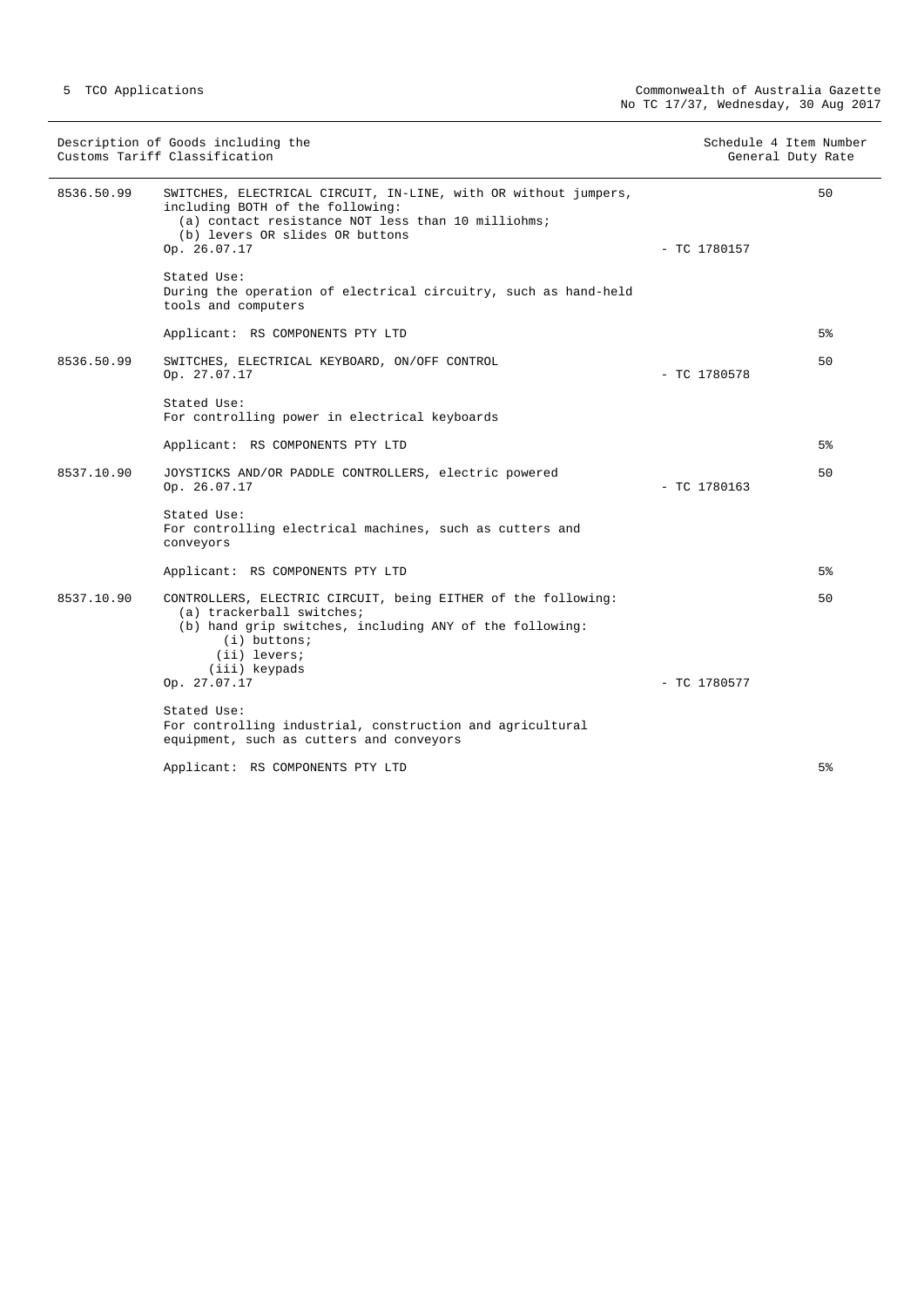|            | Description of Goods including the<br>Customs Tariff Classification                                                                                                                                                                                                                                                                                                                                                                                                                                                                                                                                                                                                                                                                                                                                                                                |                | Schedule 4 Item Number<br>General Duty Rate |
|------------|----------------------------------------------------------------------------------------------------------------------------------------------------------------------------------------------------------------------------------------------------------------------------------------------------------------------------------------------------------------------------------------------------------------------------------------------------------------------------------------------------------------------------------------------------------------------------------------------------------------------------------------------------------------------------------------------------------------------------------------------------------------------------------------------------------------------------------------------------|----------------|---------------------------------------------|
| 8543.30.90 | ELECTROLYSIS MACHINE, with or without ventilation tubing<br>Op. 31.07.17                                                                                                                                                                                                                                                                                                                                                                                                                                                                                                                                                                                                                                                                                                                                                                           | $-$ TC 1781169 | 50                                          |
|            | Stated Use:<br>Sodium hypochlorite solution production                                                                                                                                                                                                                                                                                                                                                                                                                                                                                                                                                                                                                                                                                                                                                                                             |                |                                             |
|            | Applicant: GRUNDFOS PUMPS PTY LTD                                                                                                                                                                                                                                                                                                                                                                                                                                                                                                                                                                                                                                                                                                                                                                                                                  |                | 5%                                          |
| 8544.60.90 | CABLES, POWER, stranded, including ALL of the following:<br>(a) voltage rating NOT less than 1.5 kV DC and NOT greater<br>than $1.8$ kV DC;<br>(b) aluminium OR copper conductor, having a cross-section NOT<br>less than 95 square mm and NOT greater than 500 square mm;<br>(c) maximum continuous working temperature NOT greater than<br>121 degrees Celsius;<br>(d) compliance with Australian/New Zealand Standard<br>AS/NZS 5000.1.2005;<br>(e) electron beam cross-linked polyethylene OR electron beam<br>cross-linked polyolefin OR halogen polyolefin layer;<br>(f) polyvinyl chloride OR polyolefin jacket<br>Op. 03.08.17<br>Stated Use:<br>For conducting electricity at renewable energy installations                                                                                                                              | $-$ TC 1783200 | 50                                          |
|            | Applicant: ECONOMICAL ENGINEERING SERVICES AUSTRALIA PTY LTD                                                                                                                                                                                                                                                                                                                                                                                                                                                                                                                                                                                                                                                                                                                                                                                       |                | 5%                                          |
| 8544.60.90 | CABLES, POWER, stranded, including ALL of the following:<br>(a) voltage rating NOT less than 1.5 kV DC and NOT greater<br>than $1.8$ kV DC;<br>(b) aluminium OR copper conductor, having a cross-section NOT<br>less than 95 square mm and NOT greater than 500 square mm;<br>(c) maximum continuous working temperature NOT greater than<br>121 degrees Celsius;<br>(d) compliance with Australian/New Zealand Standard<br>AS/NZS 5000.1.2005;<br>(e) electron beam cross-linked polyethylene OR electron beam<br>cross-linked polyolefin OR halogen polyolefin layer;<br>(f) polyvinyl chloride AND/OR polyolefin AND/OR high density<br>polyethylene jacket;<br>(g) nylon jacket<br>Op. 03.08.17<br>Stated Use:<br>For conducting electricity at renewable energy installations<br>Applicant: ECONOMICAL ENGINEERING SERVICES AUSTRALIA PTY LTD | $-$ TC 1783201 | 50<br>5%                                    |
| 9508.90.00 | PLAYGROUND EQUIPMENT, AQUATIC, having ALL of the following:<br>$(a)$ platform;<br>(b) stairs;<br>$(c)$ slides;<br>(d) water bucket AND cage;<br>$(e)$ rotating wheel;<br>(f) water spray AND shower;<br>(g) root i<br>(h) animal characters;<br>(f) umbrella<br>Op. 03.08.17<br>Stated Use:<br>Water slides and play equipment                                                                                                                                                                                                                                                                                                                                                                                                                                                                                                                     | - TC 1781172   | 50                                          |
|            | Applicant: BEACHSIDE HOLIDAY PARK                                                                                                                                                                                                                                                                                                                                                                                                                                                                                                                                                                                                                                                                                                                                                                                                                  |                | 5%                                          |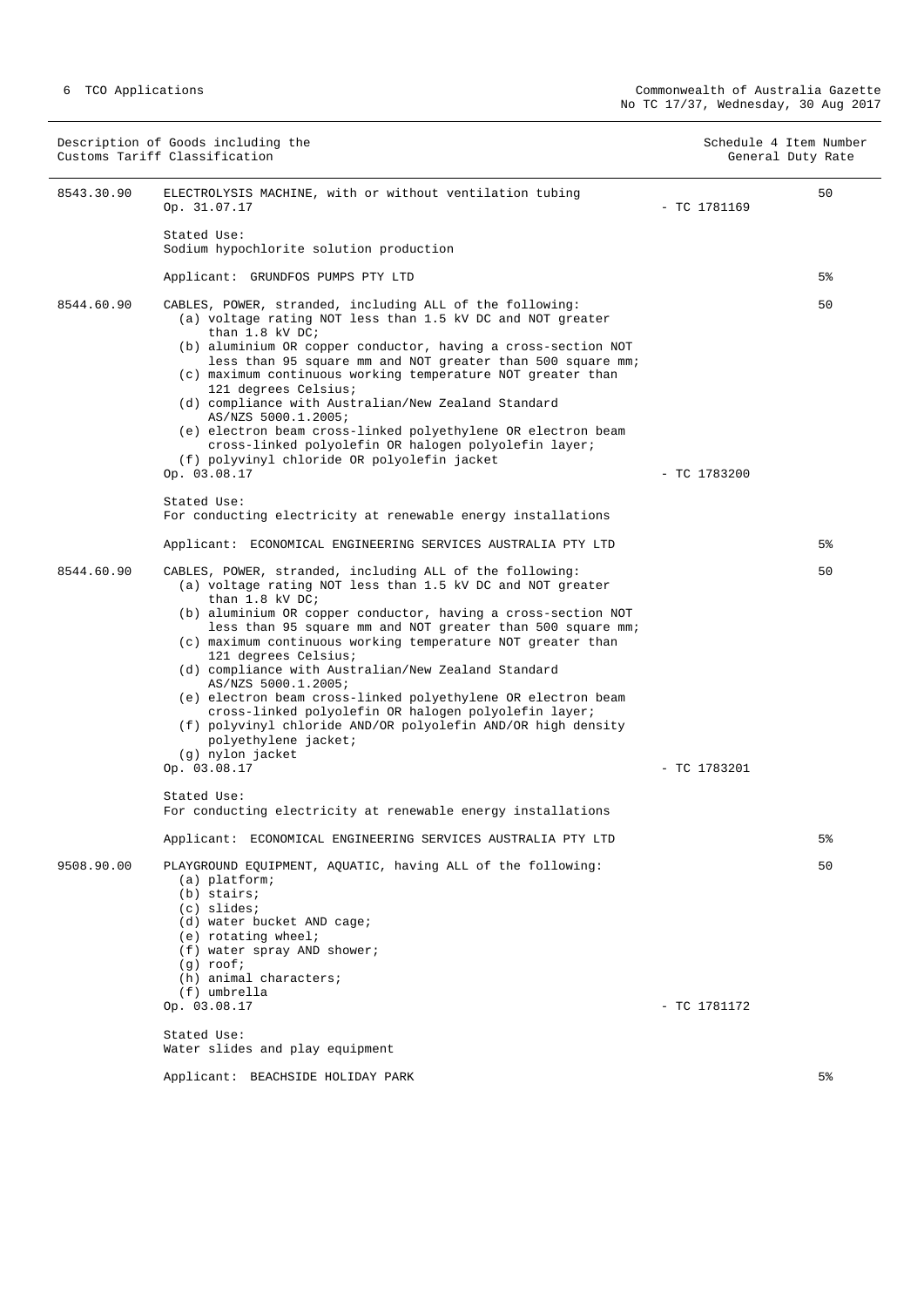#### <span id="page-6-0"></span>**NOTICE PURSUANT TO SECTION 269l(4B)(b) - PROPOSAL TO AMEND DESCRIPTION OF GOODS FOLLOWING AN OBJECTION SUBMISSION**

Amended description has been proposed for the Tariff Concession Order application shown in the following TABLE.

Australian manufacturers who consider that there are reasons why the Tariff Concession Order as proposed to be amended should not be made are invited to lodge a submission. Submissions must be lodged no later than 14 days after the publication of this Notice.

The operative date (Op.) and TC reference number follow the description of goods.

To assist local manufacturers, the use(s) to which the goods can be put follow the description of goods.

Contact: Email tarcon@border.gov.au

#### THE TABLE

Description of Goods including the Schedule 4 Item Number Customs Tariff Classification

8479.89.90 CUTTING MACHINES, MEDICINE BLISTER PACK SHEET, programmable logic controlled, including BOTH of the following: (a) feeders; (b) cutting press AND dies Op. 09.05.17 - TC 1747765 Stated Use: To cut medical pill blister pack sheets into individual doses Applicant: METROTUBE AUSTRALIA PTY LTD 50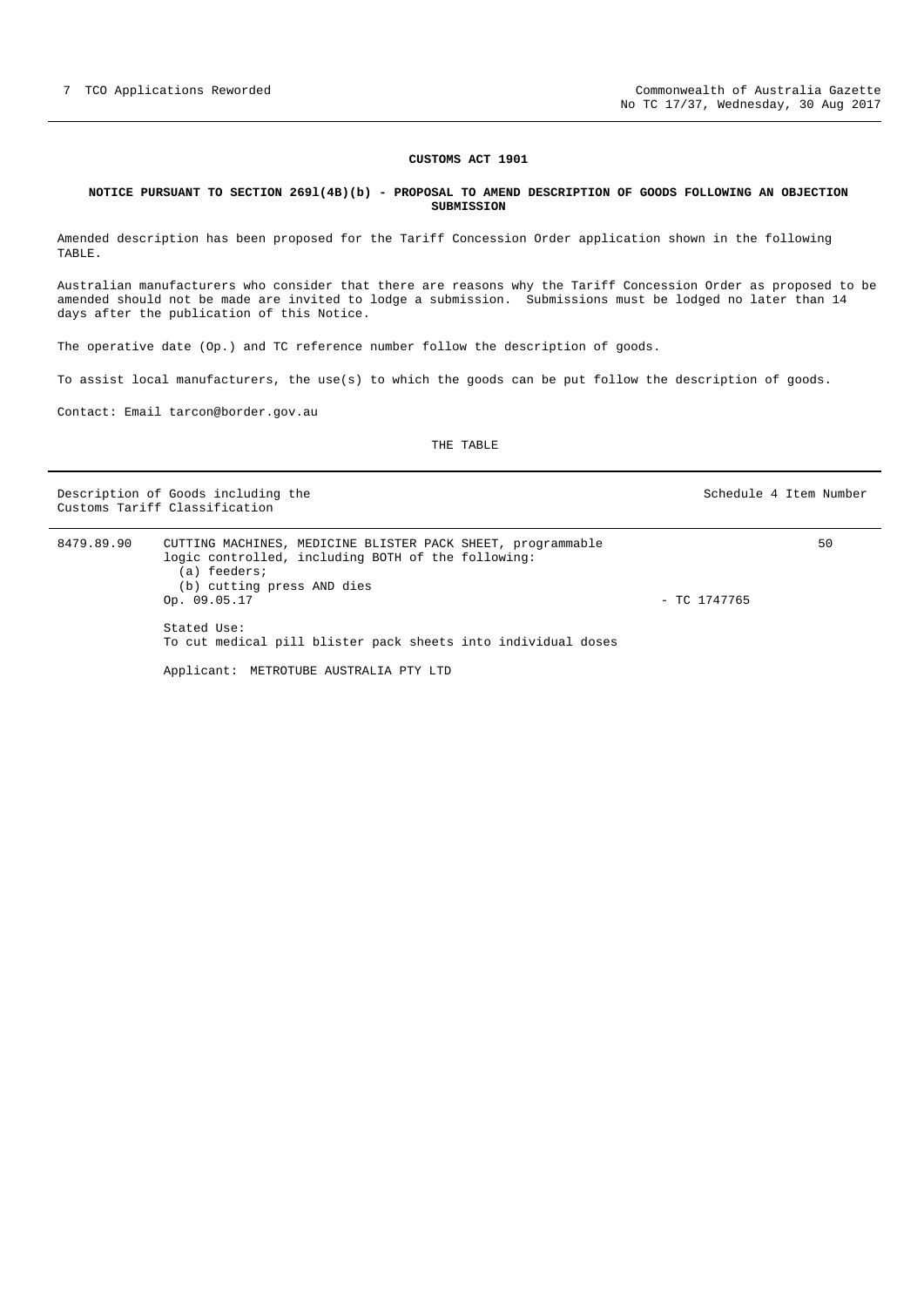#### **NOTICE PURSUANT TO SECTION 269R(1) - APPLICATIONS FOR TARIFF CONCESSION ORDERS REFUSED**

<span id="page-7-0"></span>Applications for Tariff Concession Orders for the goods described in the following TABLE have been refused.

Contact: Email tarcon@border.gov.au

THE TABLE

Description of Goods including the Schedule 4 Item Number (Schedule 4 Item Number Customs Tariff Classification 8705.90.00 TRUCKS, VACUUM SUCTION CLEANING, having ALL of the following: (a) tank volume capacity NOT less than 3.5 m3 and NOT greater than 4.5 m3; (b) NOT less than 4 wheels; (c) tank, incorporating BOTH of the following: (i) moveable partition; (ii) hydraulic arm, (d) water jetting hose; (e) suction hose; (f) length NOT greater than 7 m; (g) height NOT greater than 3.1 m; (h) weight NOT greater than 12 500 kg; (i) minimum turning circle diameter NOT greater than 13.5 m  $\overline{Op}$ , 31.03.17 - TC 1735221 Reason for refusal: Substitutable goods produced in Australia in the ordinary course of business by Spoutvac Industries Pty Ltd, Bendigo East, Vic 50 8705.90.00 TRUCKS, VACUUM SUCTION CLEANING, having ALL of the following: (a) tank volume capacity NOT less than 6.5 m3 and NOT greater than 14.5 m3; (b) NOT less than 6 wheels; (c) tank, incorporating a moveable partition; (d) water jetting hose; (e) suction hose Op. 31.03.17 - TC 1735223 Reason for refusal: Substitutable goods produced in Australia in the ordinary course of business by Spoutvac Industries Pty Ltd, Bendigo East, Vic 50 8705.90.00 TRUCKS, VACUUM SUCTION CLEANING, having ALL of the following: (a) tank volume capacity NOT less than 11.5 m3 and NOT greater than 14.5 m3; (b) NOT less than 8 wheels; (c) tank, incorporating a moveable partition; (d) NOT less than 7 cyclone filters; (e) water jetting hose; (f) suction hose Op. 31.03.17 - TC 1735224 Reason for refusal: Substitutable goods produced in Australia in the ordinary course of business by Spoutvac Industries Pty Ltd, Bendigo East, Vic 50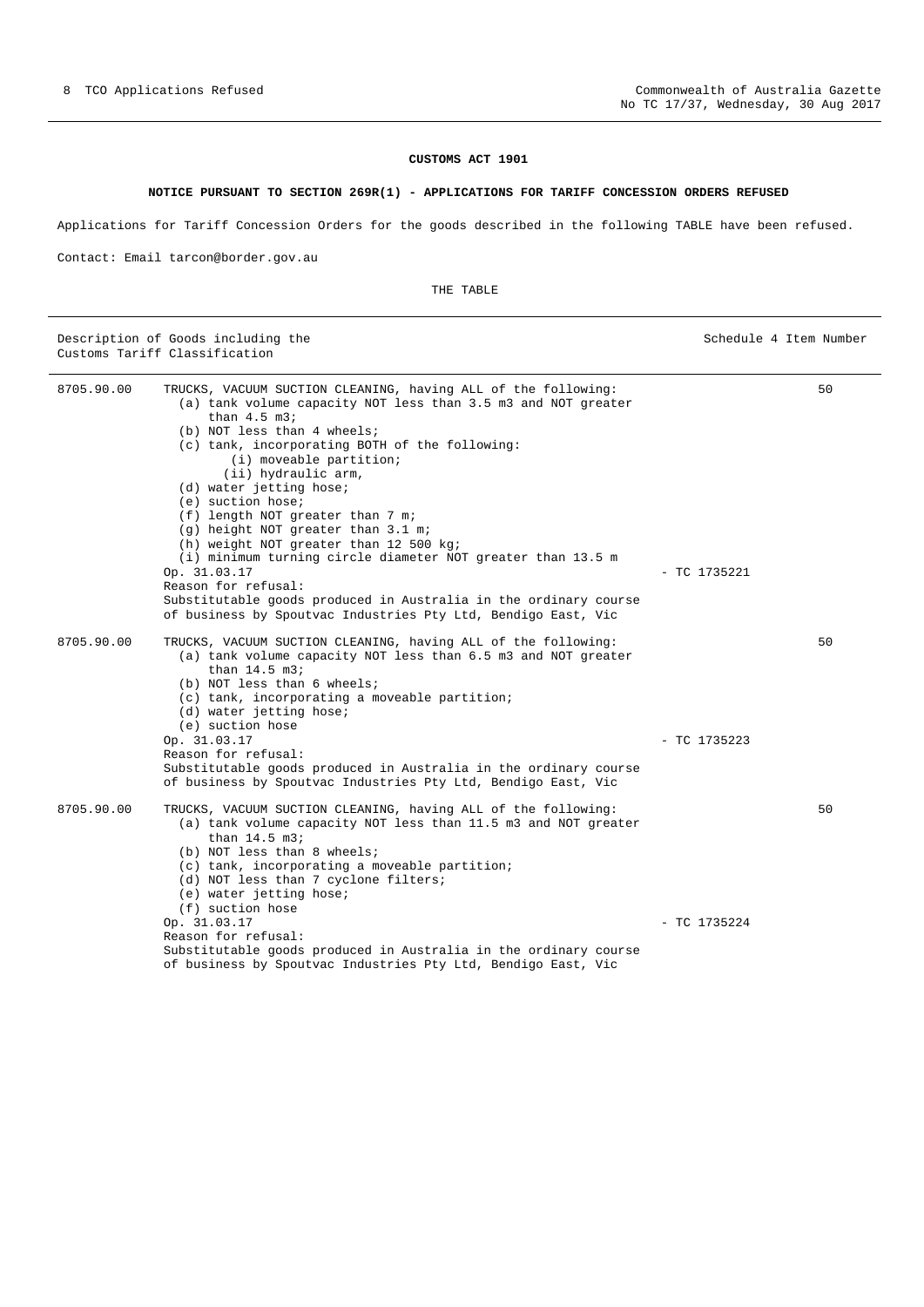#### **CUSTOMS ACT 1901 - NOTICE PURSUANT TO SECTION 269R(1) - TARIFF CONCESSION ORDERS MADE**

<span id="page-8-0"></span>Tariff Concession Order has been made for the goods described in the following TABLE.

The operative date (Op.) and TC reference No. follow the description of goods. Local manufacturers of substitutable goods may request the revocation of TCOs at any time.

THE TABLE

Description of Goods including the Schedule 4 Item Number Schedule 4 Item Number Customs Tariff Classification

50

8428.39.00 SCREW CONVEYORS, WOOD CHIP, with OR without hoppers<br>Op. 19.04.17 Dec. date 28.08.1 Dec. date 28.08.17 - TC 1741636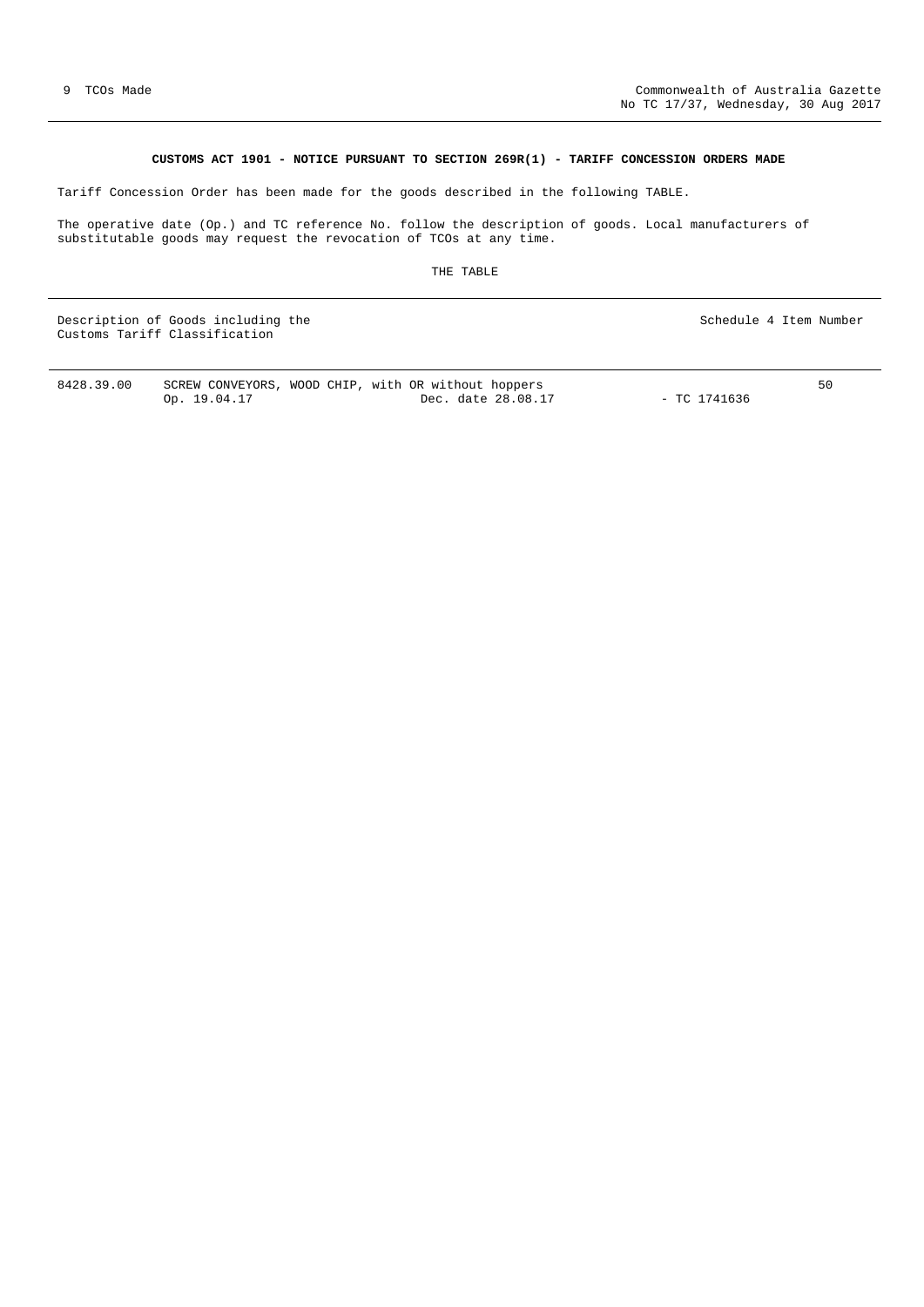#### **CANCELLATION OF THE INTENTION TO REVOKE**

<span id="page-9-0"></span>The Request for revocation of the Tariff Concession Order for goods described in the following TABLE has been cancelled.

THE TABLE

Description of Goods including the Schedule 4 Item Number Customs Tariff Classification

8484.90.90 STRIPS, SEALING, AIR COMPRESSOR TURBINE BLADES -------- --------<br>Dec. date 18.08.06 - TC 0609970

50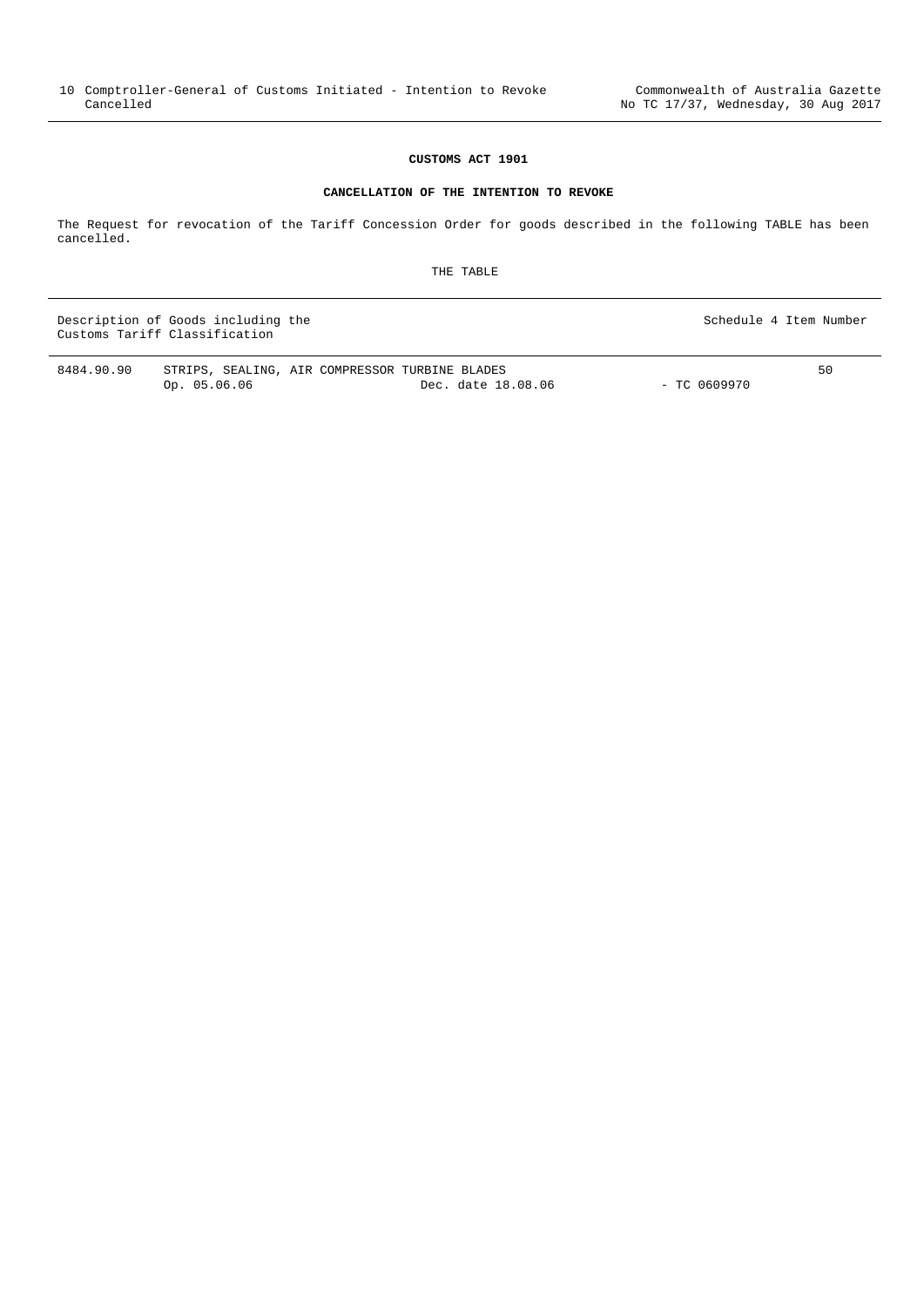#### <span id="page-10-0"></span>**NOTICE PURSUANT TO SECTION 269SE(2) - TARIFF CONCESSION ORDER REVOCATION AT THE INITIATIVE OF THE COMPTROLLER-GENERAL OF CUSTOMS**

The Tariff Concession Orders listed in THE TABLE below have has not been used for at least 2 years and have been revoked under Section 269SD(1A). In transit provisions apply.

The intention to revoke these orders was notified in Gazette TC 17/31 dated 19 July 2017.

Contact: Email [tarcon@border.gov.au.](mailto:tarcon@border.gov.au)

#### THE TABLE

|            | Description of Goods including the<br>Customs Tariff Classification                                                                                                                                                                                                                                                                                                                                                             |                    | Schedule 4 Item Number | Last Date of Effect |
|------------|---------------------------------------------------------------------------------------------------------------------------------------------------------------------------------------------------------------------------------------------------------------------------------------------------------------------------------------------------------------------------------------------------------------------------------|--------------------|------------------------|---------------------|
| 2918.99.00 | PARA-ETHOXY ETHYL BENZOATE<br>Op. 01.01.07                                                                                                                                                                                                                                                                                                                                                                                      | Dec. date 06.11.06 | $-$ TC 0614015         | 50<br>15.08.17      |
|            | 2 Years non use. In transit provisions apply                                                                                                                                                                                                                                                                                                                                                                                    |                    |                        |                     |
| 3808.91.90 | EAR TAGS, INSECTICIDE, plastic, having ALL of the following:<br>(a) 10% by weight of $s$ -cyano (3-phenoxyphenyl) methyl $(+/-)$<br>$cis/trans$ 3-(2,2-dichloroethenyl)-2,2<br>dimethylcyclopropane-carboxylate;<br>(b) 20% by weight of piperonyl butoxide, technical minimum 80%<br>(butylcarbityl) (6-propylpiperonyl) ether and maximum 20%<br>related compounds;<br>(c) 70% by weight of inert ingredients<br>Op. 01.01.07 | Dec. date 07.11.06 | $-$ TC 0614049         | 50<br>15.08.17      |
|            | 2 Years non use. In transit provisions apply                                                                                                                                                                                                                                                                                                                                                                                    |                    |                        |                     |
| 3816.00.00 | MIXES, RAMMING, CARBON, having BOTH of the following:<br>(a) graphite content NOT less than 75%;<br>(b) coal tar content NOT less than 15%<br>Op. 18.12.06                                                                                                                                                                                                                                                                      | Dec. date 09.03.07 | $-$ TC 0619997         | 50<br>15.08.17      |
|            | 2 Years non use. In transit provisions apply                                                                                                                                                                                                                                                                                                                                                                                    |                    |                        |                     |
| 3903.90.00 | SOLUTIONS, SODALITE SCALE INHIBITOR, styrene polymer<br>Op. 20.11.06                                                                                                                                                                                                                                                                                                                                                            | Dec. date 09.02.07 | - TC 0618627           | 50<br>15.08.17      |
|            | 2 Years non use. In transit provisions apply                                                                                                                                                                                                                                                                                                                                                                                    |                    |                        |                     |
| 6902.20.00 | BRICKS AND/OR SHAPES, REFRACTORY, FIRED, INSULATING, BLAST<br>FURNACE HOT BLAST OR BUSTLE MAIN, having ALL of the following:<br>(a) alumina (Al2O3) content NOT less than 43%;<br>(b) silica (SiO2) content NOT less than 43%;<br>(c) ferrous oxide (Fe2O3) NOT greater 1.4%;<br>(d) bulk density NOT greater than 1.0 g/cm3;<br>(e) ceramic bond<br>Op. 12.12.06                                                               | Dec. date 09.03.07 | $-$ TC 0619682         | 50<br>15.08.17      |
|            | 2 Years non use. In transit provisions apply                                                                                                                                                                                                                                                                                                                                                                                    |                    |                        |                     |
| 6902.90.00 | BRICKS AND/OR SHAPES, REFRACTORY, BLAST FURNACE, having ALL of<br>the following:<br>(a) graphite content NOT less than 15%;<br>(b) anthracite content NOT less than 70%;<br>(c) apparent porosity NOT less than 15% but NOT greater<br>than $25$ %;<br>(d) cold crushing strength NOT less than 20 MPa but NOT<br>greater than 45 MPa;<br>(e) modulus of rupture NOT less than 7 MPa but NOT greater<br>than 15 MPa;            |                    |                        | 50<br>15.08.17      |
|            | (f) bulk density NOT less than 1.0% but NOT greater than 2.5%<br>Op. 18.12.06                                                                                                                                                                                                                                                                                                                                                   | Dec. date 09.03.07 | $-$ TC 0619971         |                     |
|            | 2 Years non use. In transit provisions apply                                                                                                                                                                                                                                                                                                                                                                                    |                    |                        |                     |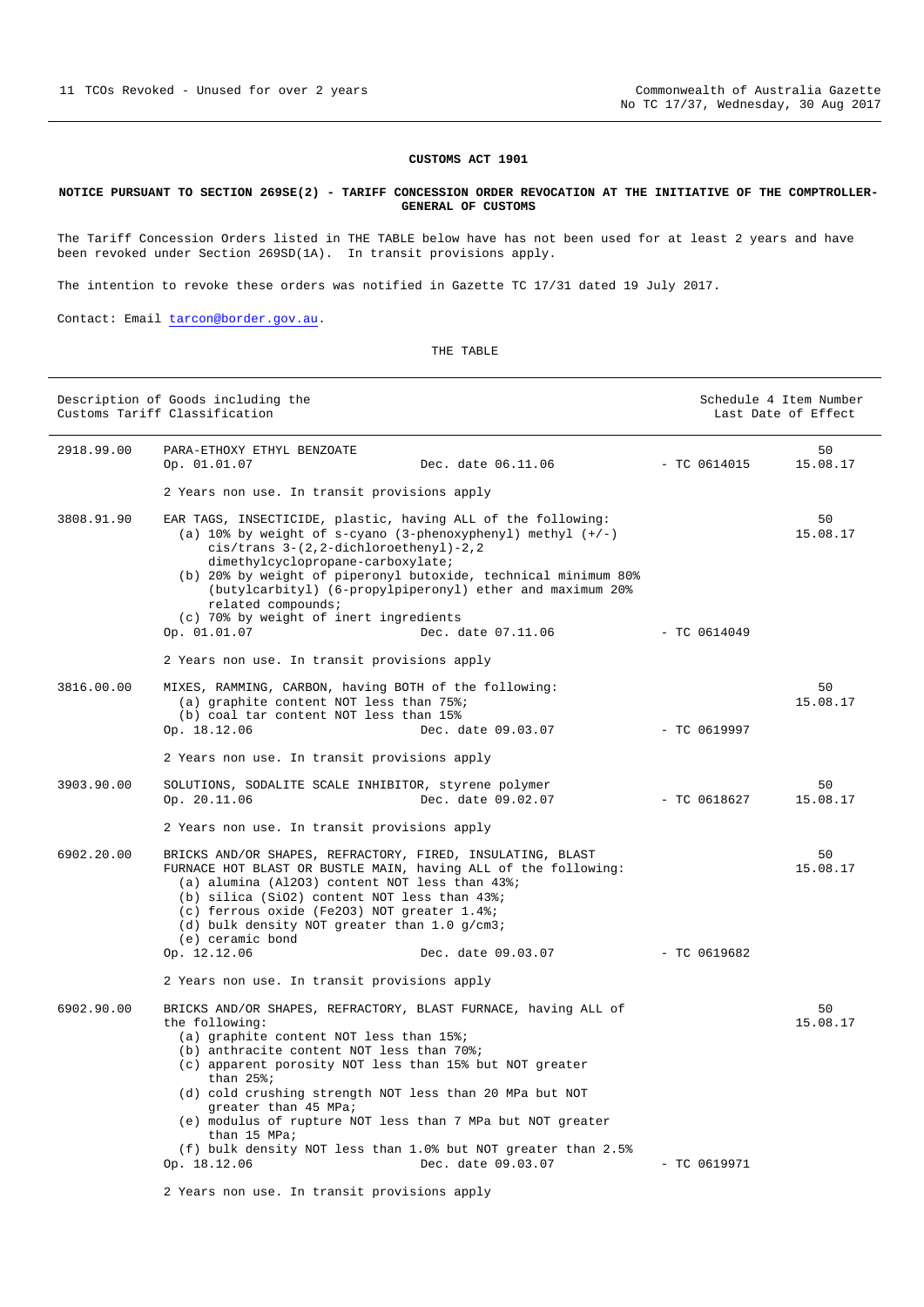|            | Description of Goods including the<br>Customs Tariff Classification                                                                                                                                                                                               |                | Schedule 4 Item Number<br>Last Date of Effect |
|------------|-------------------------------------------------------------------------------------------------------------------------------------------------------------------------------------------------------------------------------------------------------------------|----------------|-----------------------------------------------|
| 8413.81.10 | STIRRERS, SIDE CHANNEL, MELTING AND CASTING FURNACE, comprising<br>BOTH of the following:<br>(a) liquid metal pumps;<br>(b) inductor cooling primary circuits<br>Op. 04.08.06<br>Dec. date 20.10.06                                                               | $-$ TC 0613058 | 50<br>15.08.17                                |
|            | 2 Years non use. In transit provisions apply                                                                                                                                                                                                                      |                |                                               |
| 8414.80.20 | BLOWERS, ROTARY, LIME KILN<br>Op. 01.06.06<br>Dec. date 25.08.06                                                                                                                                                                                                  | $-$ TC 0610311 | 50<br>15.08.17                                |
|            | 2 Years non use. In transit provisions apply                                                                                                                                                                                                                      |                |                                               |
| 8418.69.00 | CHILLERS, X-RAY THICKNESS GAUGE<br>Dec. date 13.10.06<br>Op. 26.07.06                                                                                                                                                                                             | $-$ TC 0612478 | 50<br>15.08.17                                |
|            | 2 Years non use. In transit provisions apply                                                                                                                                                                                                                      |                |                                               |
| 8419.81.90 | LINES, COOKING, POULTRY MEAT, comprising ALL of the following:<br>$(a)$ breaders;<br>$(b)$ applicators;<br>$(c)$ mixers;<br>$(d)$ fryer;<br>$(e)$ oven;<br>(f) spiral freezer<br>Op. 14.12.06<br>Dec. date 09.03.07                                               | $-$ TC 0619718 | 50<br>15.08.17                                |
|            |                                                                                                                                                                                                                                                                   |                |                                               |
|            | 2 Years non use. In transit provisions apply                                                                                                                                                                                                                      |                |                                               |
| 8419.89.90 | DEHUMIDIFIERS, PHARMACEUTICAL ENCAPSULATION LINE<br>Dec. date 02.03.07<br>Op. 23.11.06                                                                                                                                                                            | - TC 0618826   | 50<br>15.08.17                                |
|            | 2 Years non use. In transit provisions apply                                                                                                                                                                                                                      |                |                                               |
| 8438.20.00 | COLD STAMPERS, comprising ALL of the following:<br>(a) exchangeable die sets;<br>(b) cooling systems;<br>$(c)$ drives;<br>(d) drip trays;<br>(e) air conditioning systems<br>Op. 01.12.06<br>Dec. date 02.03.07                                                   | $-$ TC 0619262 | 50<br>15.08.17                                |
|            | 2 Years non use. In transit provisions apply                                                                                                                                                                                                                      |                |                                               |
| 8438.80.00 | BLENDERS AND CARBONATORS, SOFT DRINK, programmable logic<br>controlled, comprising ALL of the following:<br>(a) water and syrup/concentrate blenders;<br>(b) brix density sensors;<br>(c) flow meters;<br>(d) integrated vortex edge carbonation injector nozzles |                | 50<br>15.08.17                                |
|            | Op. 18.12.06<br>Dec. date 09.03.07                                                                                                                                                                                                                                | $-$ TC 0619783 |                                               |
|            | 2 Years non use. In transit provisions apply                                                                                                                                                                                                                      |                |                                               |
| 8479.89.90 | SYSTEMS, SOIL DENSIFICATION AND REINFORCEMENT, comprising ALL of<br>the following:<br>$(a)$ vibroflots;<br>(b) hydraulic power packs;<br>(c) water jetting pumps                                                                                                  |                | 50<br>15.08.17                                |
|            | Op. 21.11.06<br>Dec. date 02.03.07                                                                                                                                                                                                                                | $-$ TC 0618693 |                                               |
|            | 2 Years non use. In transit provisions apply                                                                                                                                                                                                                      |                |                                               |